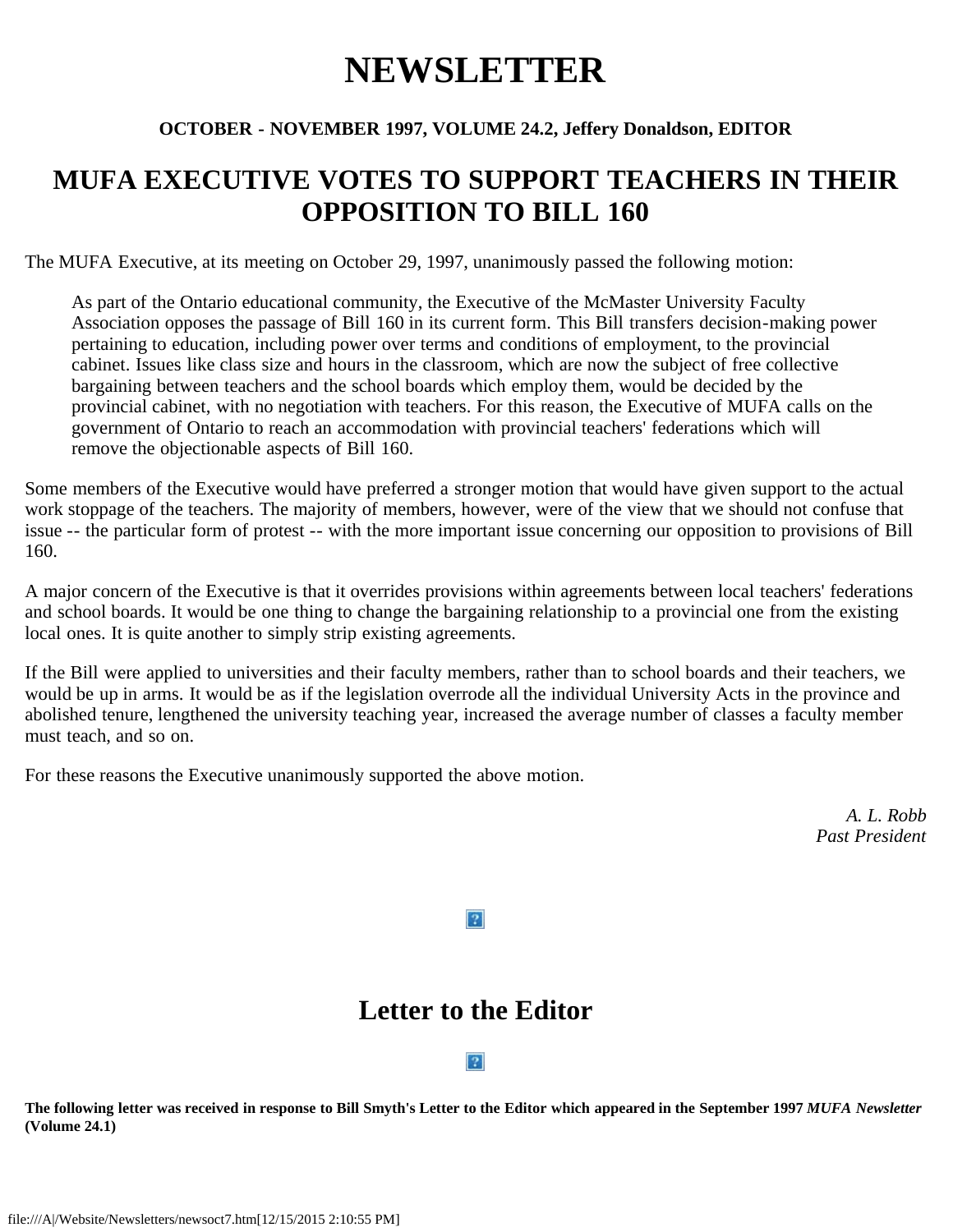Bill Smyth is fortunate that I possess something resembling a sense of humour. Since he sent his letter to MUFA I have extracted a free lunch from him and we have had a pleasant chat about mutual interests in Africa, and in academic freedom.

Dr. Smyth was unaware that if MUFA criticized the NDP's "zero tolerance" guidelines a few years ago, it did so in part because of my own concerns about the NDP policy. As chair of the Senate Human Rights Committee, I spent over two years actively trying to defend both procedural justice and academic freedom, as McMaster drafted its policies on sexual harassment and anti-discrimination. I drafted a university policy on academic freedom, which MUFA accepted and Senate passed, once it became clear to me that academic freedom was at risk in the climate of politically correct attempts to circumscribe free speech on campus. I continue to be very concerned about academic freedom: I express this concern through my membership in the Academic Freedom and Tenure Committee of CAUT, which takes about 15 working days per year of my time.

As for my unfortunate use of the word "notorious", I have already apologized privately to SAFS [Society for Academic Freedom & Scholarship] for my use of this word, and am happy to do so again publicly. I did mean, as Smyth asked, notorious "among those opposed to academic freedom", etc. I was not expressing my own personal views. While I cannot join SAFS myself as I disagree with its policies on employment equity, I agree with Bill Smyth that SAFS is a leading defender of academic freedom, and of free speech more generally, in Canada. It is tragic that so few faculty associations, and even fewer university administrations, devote such attention to academic freedom: indeed that many countenance, or even mandate, controls on freedom of speech on campus.

I am very pleased that as a result of this public exchange, I have made the acquaintance of Dr. Smyth.

*Rhoda E. Howard Sociology*

 $|2|$ 

# **U.S. University Professors Call TechBC Legislation a "Grave Error"**

An association representing 45,000 university and college professors in the United States has joined in the campaign to ensure academic freedom at the fledgling Technical University of British Columbia (TechBC), the Canadian Association of University Teachers (CAUT) and the Confederation of University Faculty Associations of British Columbia (CUFA/BC) announced on October 27, 1997.

The American Association of University Professors (AAUP) has written to B.C. Education Minister Paul Ramsey expressing its "alarm" at the lack of guarantees for academic freedom and of an assured role for professors in academic decisions of the new institution. Mary Burgan, general secretary of the AAUP, warns that if TechBC were to proceed without such guarantees, "the Technical University of British Columbia would begin with a deficit of acceptance by other universities and university faculties in North America." She urges Ramsey to avoid this "grave error".

The AAUP is the keeper of the influential, and controversial, list of administrations of U.S. universities and colleges which have been censured for violation of the generally recognized principles of academic freedom and tenure endorsed by the AAUP, the Association of American Colleges and Universities, and more than 150 other professional and educational organizations.

"The support of our U.S. colleagues is gratifying," said Bill Bruneau, president of CAUT. "It demonstrates clearly that the government cannot simply call TechBC a university and expect it to be accepted by the academic community in Canada and internationally. A *real* university embodies freedom of thought and respect for academic expertise."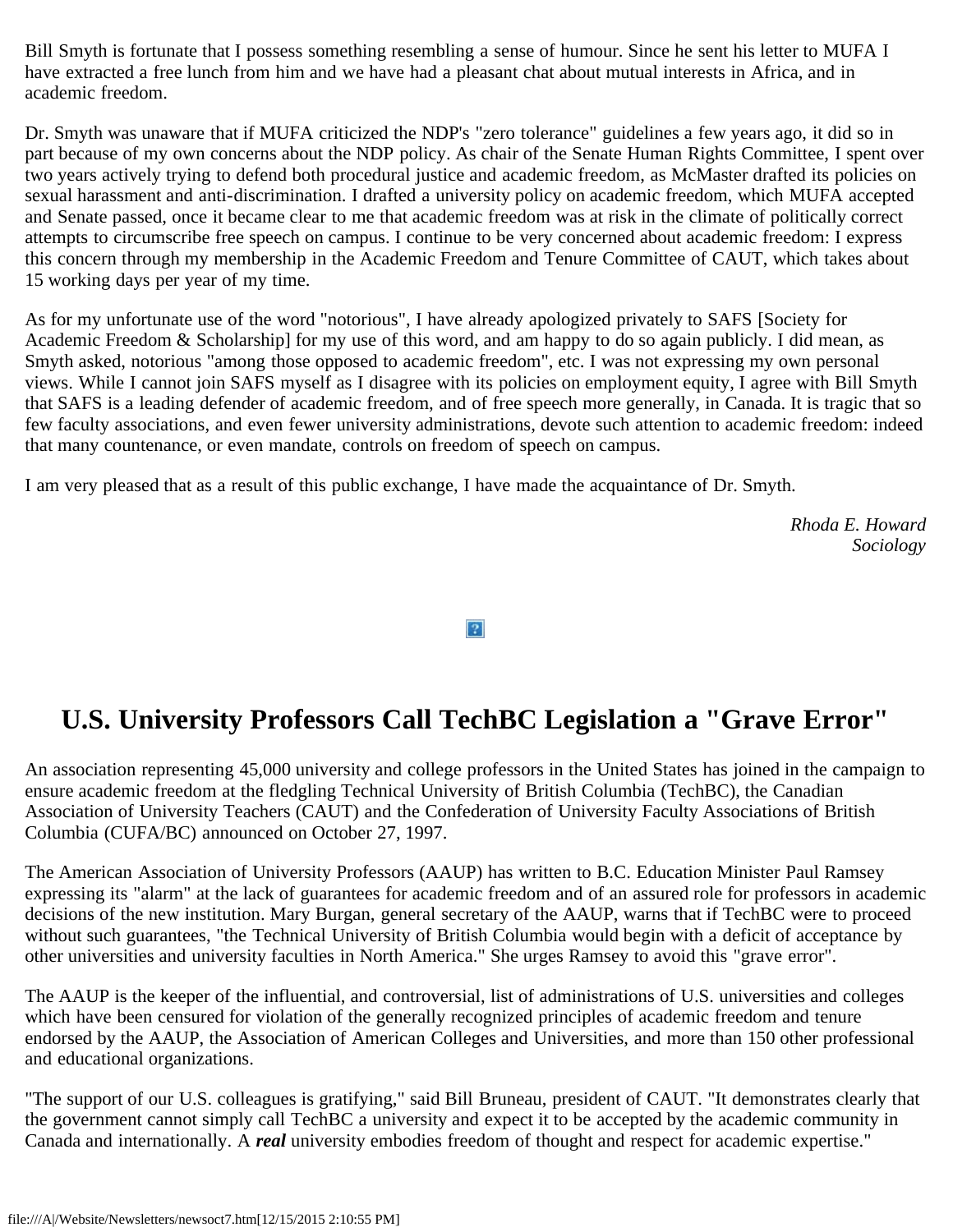In her letter, Burgan makes particular mention of the effect the lack of academic freedom will have on TechBC's future students.

"The freedom of scientific and technical faculty to pursue questions in their disciplines is an essential element of training for the next generation of scientists," writes Burgan. "The students at this new university must learn the value of unfettered questioning, if they are to contribute usefully in their chosen fields. It would be most unfortunate to teach students, by example, to limit their curiosity and their investigations to a dogged pursuit of commercially acceptable results."

CAUT and CUFA/BC are optimistic that a solution can be achieved.

"All along we've said that there are ways to recognize the unique mission of TechBC while respecting the fundamental characteristics of a university," said Robert Clift, executive director of CUFA/BC. "We would prefer that the government and the administration of TechBC work with us now to achieve such a solution, rather than wait for the black cloud over TechBC to grow larger."

### $|2|$

# **EDecember 5 Workshop on Faculty Evaluation**

The Faculty Association has invited one of the world's leading authorities on evaluation to speak at McMaster on the evaluation of university teaching. Michael Scriven, professor of psychology at Claremont Graduate University in California, will be speaking on the morning of Friday, December 5 (the first day of the December examination period).

The impetus to sponsor such an event arose from concerns about the validity of the student ratings used at McMaster, concerns which several MUFA members expressed in e-mail discussion of the proposal to make public summaries of student ratings of overall teaching effectiveness (a proposal which has since become policy). The event has two functions:

1. to enable faculty members to inform themselves about current thinking on the evaluation of teaching;

2. to promote improvement in McMaster's system of evaluating teaching, as a result of reflection on the information provided.

Scriven's talk, entitled "The State of the Art in Faculty Evaluation", begins sharply at 9:15 a.m. in Camelford Hall (Divinity College 226), with coffee available from 8:45 a.m. After his presentation and a general question/comment period, the group will split into small discussion groups, among which Scriven will rotate. The groups will then report back to the entire group, with Scriven reacting to their reports. The session ends at 12:30 p.m. To help the Association with its planning, we are asking those who wish to attend to pre-register, which will give priority in seating. You can pre-register either by e-mail to "mufa@mcmaster.ca", or by sending through campus mail the form printed on the back page of this *Newsletter*. (If you register by e-mail, please include the information requested on the form.)

Professor Scriven will be speaking both generally and with specific reference to McMaster's system. He is the author of *Evaluation Thesaurus*, which has gone into several editions, and of many papers on evaluation, including three influential papers on the evaluation of teaching:

"The Validity of Student Ratings", *Instructional Evaluation* 92, 2 (September 1988): 5-18

"Duty-Based Teacher Evaluation", *Journal of Personnel Evaluation in Education* 1 (1988): 319-334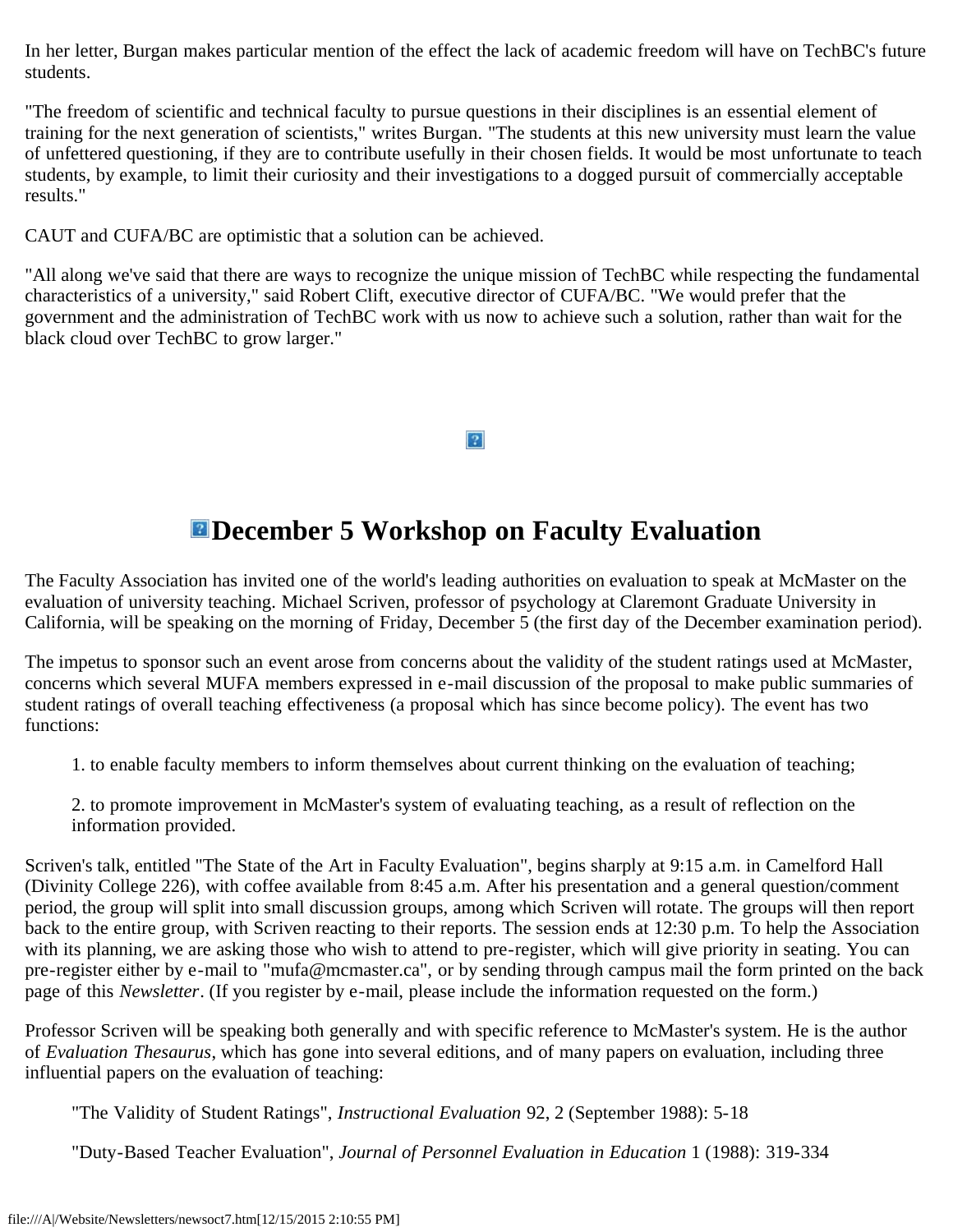"The Design and Use of Forms for the Student Evaluation of Teaching", *Instructional Evaluation* 10, 1 (January 1989): 1-12.

Professor Scriven's ideas have inspired some aspects of the evaluation system now in use at McMaster, in particular the student ratings forms recently adopted in the Faculties of Science and Social Sciences. So he should be a useful source of information about them.

Scriven is a provocative speaker whose ideas often go against the mainstream, but which he defends quite persuasively. Here are some samples:

"...the validity of student rating forms is just as dependent on the techniques and contexts of their administration as on the intrinsic merit of the form..." ("Validity", p. 7)

"...visitors [to the classroom] are badly placed for many reasons: (i) the time they are present fails to meet minimal standards for sample size; (ii) they distort what they observe by their presence...; (iv) they often bring in personal prejudices of an unknown magnitude (if they know the evaluee outside the classroom) ... and (vii) they lack some of the crucial cognitive qualifications to judge the adequacy of the explanations..." ("Validity", p. 9)

"Students are...the best-placed judges of at least *prima facie* pedagogical competence -- the teacher's ability to explain things to them..." ("Validity", p. 10)

"... to leave them [student ratings] out of a system for faculty or course evaluation is no worse a sin than to include only them." ("Validity", p. 15)

"... the duties of a teacher do not include following the latest fashion in teaching style, or indeed any particular teaching style." ("Duty-Based", p. 321)

"Within the list of duties, the duties of self-evaluation and self-development are arguably the most important." ("Duty-Based", p. 322)

"Student rating forms can only tell us about certain aspects of teaching." ("Design", p. 1)

".. Some criticism of the overall question has been voiced, based on the fact that the overall ratings will reflect very different weighting of the various aspects of teaching, by different students. This is certainly true. But if you don't have a proof that some particular weighting of dimensions is correct, you should surely allow the customers to make that decision." ("Design", p. 9)

"The key problem [in designing the overall question on a student rating form] is to avoid using the sort of scale ... which finishes up with (almost) everyone in the top two categories." ("Design", p. 10)

For further information, contact the MUFA office (e-mail "mufa@mcmaster.ca" or phone 905-525-9140, ext. 24682) or David Hitchcock (e-mail "hitchckd@ mcmaster.ca" or phone extension 23464).

The Association acknowledges with thanks financial and moral support from the Office of the Provost.

*D. Hitchcock, Chair Academic Affairs Committee*

 $\overline{?}$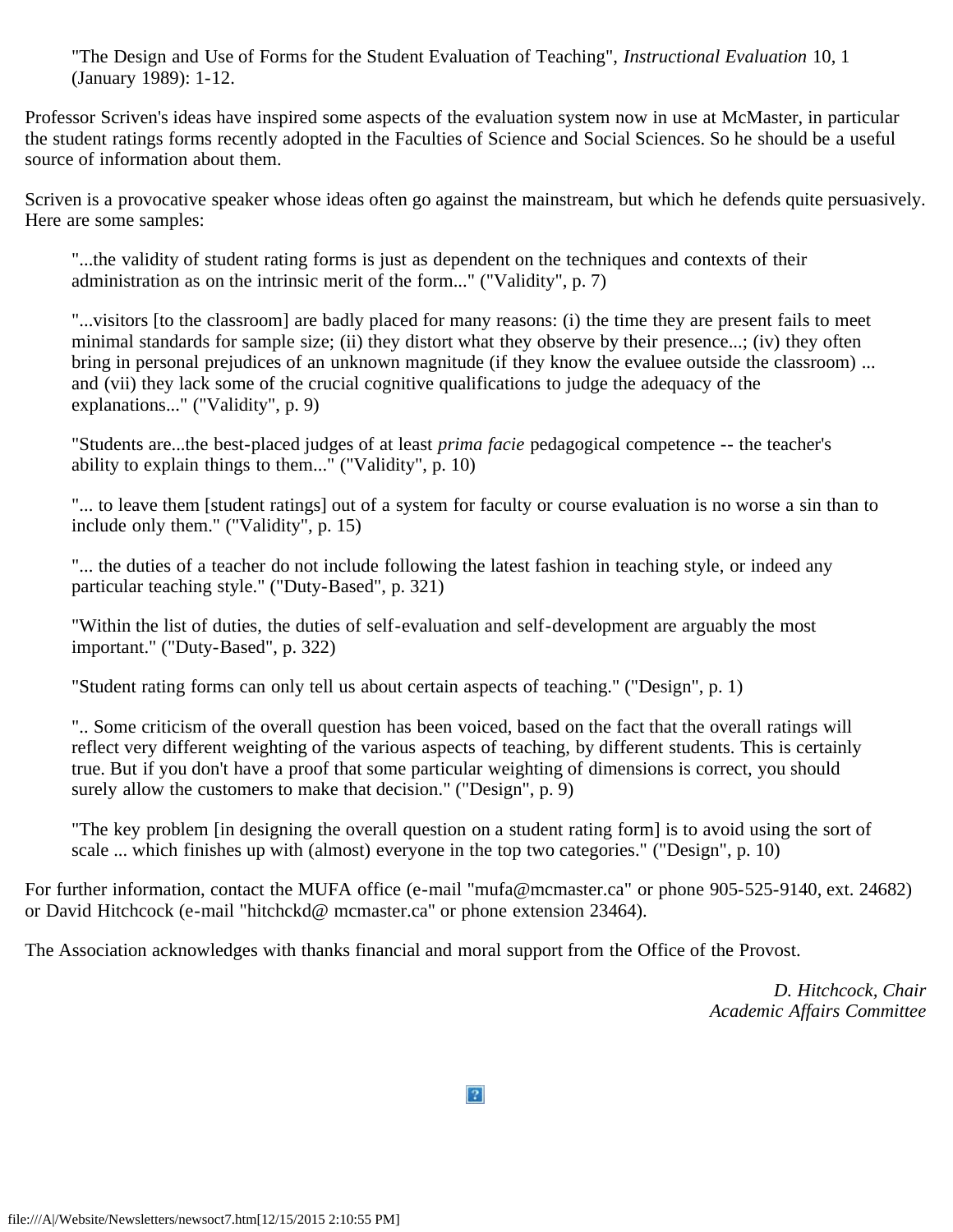# **OCUFA Teaching & Academic Librarianship Awards**

#### $\boxed{?}$

NOMINATIONS are invited from individuals, informal groups of faculty or students, or both, and such organizations as local faculty associations, faculty or college councils, university committees concerned with teaching and learning, librarians, local student councils, departments, alumni, etc.

GUIDELINES to assist in organizing a nomination should be consulted by prospective nominators and are available on request from your Faculty Association Office or the Provincial Office of OCUFA.

Nominations must include a covering nomination form, a nominator's brief, and sufficient evidence, from as many sources as possible, to make it clear that outstanding work deserving of recognition has been done.

DEADLINE for receipt of nominations: **February 20, 1998**

**The original and six copies of the submission** should be sent to:

OCUFA Teaching & Academic Librarianship Awards Committee 27 Carlton Street, Suite 400 Toronto, Ontario M5B 1L2

INQUIRIES TO: 416-979-2117 or your Faculty Association Office (ext. 24682; mufa@mcmaster.ca)

### $|2|$

# **GENERAL MEETING**

**McMaster University Faculty Association**

### **Thursday, DECEMBER 11, 1997**

**CONVOCATION HALL (in University Hall) 2:00 p.m.**

### $|2|$

# **Housing Information**

#### $|2|$

Spacious house for rent in desirable Locke Street South/Charlton Avenue area. 5 bedrooms & 2 baths, private deck, walking distance to Hess Village, downtown and GO station; bus stop across the street. \$1200 per month (long-term lease available). Call either Duncan or Paulette Jeffrey for more information (416-287-6284). Available now.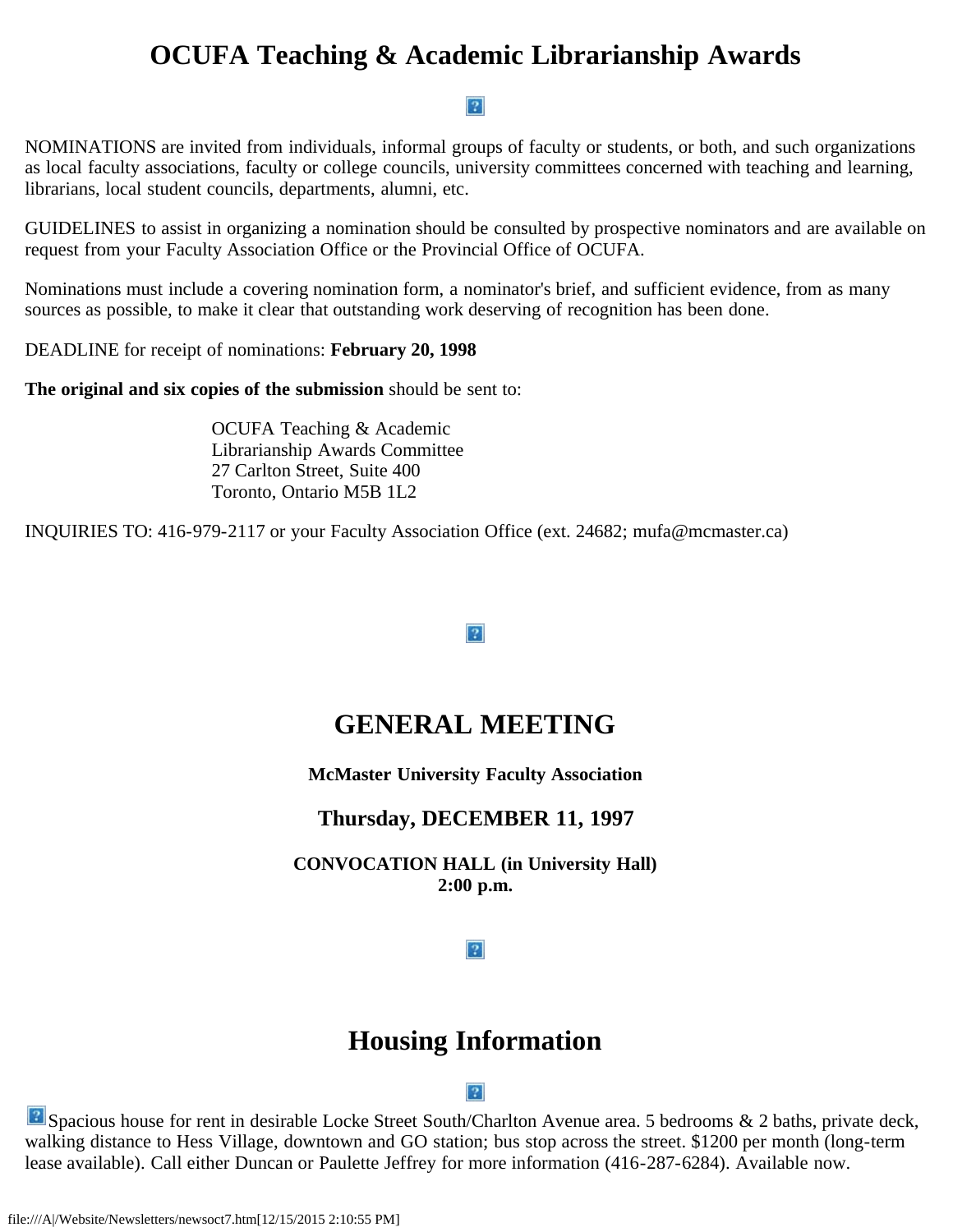**P** Large living room with fireplace, dining room, main floor family room, 4 bedrooms, 2 baths, study. Best Westdale location near McMaster; excellent condition; close to ravine trails. Furnished or unfurnished. Available December 1, 1997 to June 30, 1998 (dates flexible). Rent negotiable. Call ext. 27302.

Sabbatical house -- January to June 1998 (dates flexible) -- 32 Tally Ho, Dundas. Well established neighbourhood; treed ravine lot adjoining conservation area and hiking trails; 5 minutes from McMaster. 4 bedrooms, 2 baths, large living room and family room, 2 fireplaces, laundry in kitchen, office, sauna, sunporch, deck, landscaped gardens. Comfortably furnished, piano, all appliances, linens, bikes. Super house for children and/or entertaining. \$1200/month plus utilities. Contact Duncan MacDougall (Kinesiology, ext. 24647 or 627-7309).

**P** Quiet residential area in Dundas. 4 bedrooms, 2 baths, fully furnished, finished basement. 5 minute drive to McMaster. Easy access to schools and parks. Suitable for visiting faculty member with family. Reasonable rent. Available January 1998. For information, contact Grace Ferracuti, ext. 23315 or ferracu@ece.eng.mcmaster.ca.

REQUIRED 2 or 3 bedroom house or apartment in the McMaster vicinity for Hooker Distinguished Visiting Professor. January 1 to April 30, 1998. Contact Carmen Camilleri, Classics Department, ext. 24311 or e-mail: classics@mcmaster.ca

 $\overline{?}$ 

# **Western Begins Certification Drive**

After the administration indicated during negotiations that it could not see a legal way (outside of certification) to effect a mandatory membership plan at Western, after it reiterated its position on binding salary arbitration (it would only permit arbitration on parts of the settlement -- the "total value" unless the Association agreed to an administrativedevised salary policy), after it insisted on a further 6 months of negotiations (on a semi-weekly basis) with no firm commitment to an agreement at the end of this period, the Faculty Association Executive at Western decided to suspend negotiations pending a consultation with its membership. It subsequently decided to recommend to the membership the commencement of a certification campaign.

At a membership meeting held on October 28, the membership of the Association voted to start a certification campaign. Cards are now being signed by faculty at Western. No target date has been set for the conclusion of cardsigning and the actual certification vote.

> *OCUFA Communication October 29, 1997*

# **TO GAB OR NOT TO GAB**

### **G-MUFAGAB, that is**

In recent weeks the traffic on g-mufagab has been moving at breakneck speed. In our eagerness to encourage informed debate and, at the same time, obtain input from the membership, we fear that we have tried the patience of some. Many have enjoyed the interaction with fellow members; others have found it "too much of a good thing". If you find yourself in the second category, here are a few suggestions that might be useful the next time there is a spurt of activity on g-mufagab.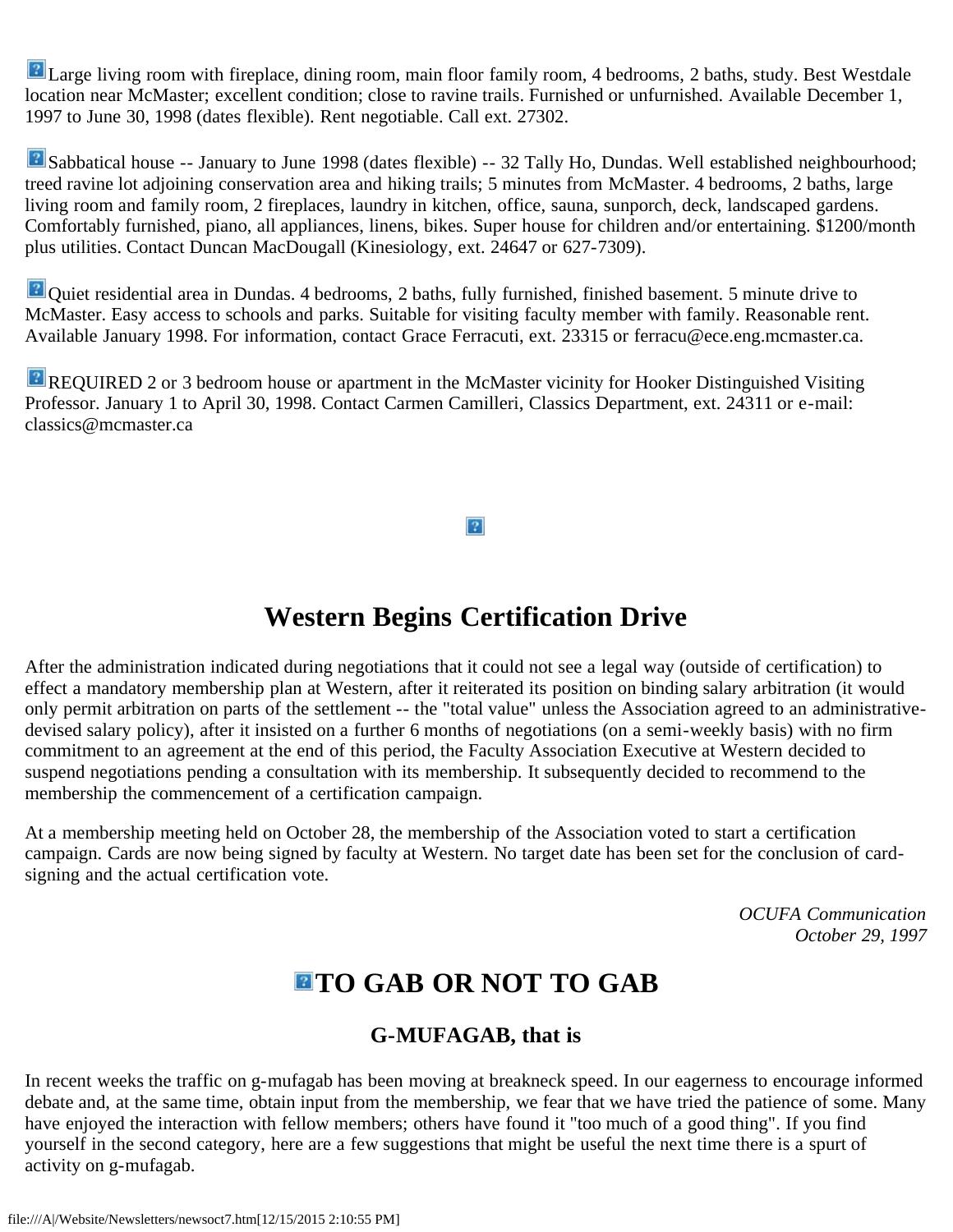If your INBOX is overflowing with g-mufagab messages, just press "D" right down the line of offending communications -- you don't even have to view them -- and they will magically disappear when you quit e-mail.

**P** Call the MUFA office (ext. 24682) or e-mail (mufa@mcmaster.ca) and ask to have your I.D. removed from the list until the current flurry subsides.

**Pick up a copy of Clifford Stoll's Silicon Snake Oil: Second Thoughts on the Information Highway** (Doubleday 1995) to learn how to cope with discussion groups. See especially Chapters 12 and 12.

We will be looking into developing a chat group, but this method for discussion is not as user-friendly as the distribution list (this could be good news to some).

This may not be a good time to raise the issue, but we would appreciate hearing from those of you who are not on "gmufa", as opposed to "g-mufagab". The g-mufa list is used ONLY for important notices and announcements and has proven to be an efficient means of communicating with the membership.

#### $|2|$

# **A Tip for Married Faculty Considering Retirement**

If your spouse has a good benefit plan at her or his own place of work, it may be that you have not paid much attention to whether your benefits are set up as "family coverage" or "single coverage". As you approach retirement, this is something that it would be best for you to review. McMaster continues to pay all the premiums on medical and dental benefits into retirement while other plans may require the plan member to take over some or all of the cost. Your coverage continues in the form it is in on the date of retirement -- if you have single coverage at that date you will continue to have single coverage. The message is clear -- switch to family coverage before retirement or, better yet, right now. There is no reason not to do so (though there was once a reason to do so when we paid our own OHIP premiums). You might think you are doing McMaster a good turn by registering for "single" coverage. You are not. It is true that family coverage is more expensive to buy from an insurance company. But McMaster self-insures. Insurance companies only manage the plan for us.

A recent experience might help to convince you this is a matter worth checking into. A faculty member who took the early retirement package last year recently discovered that his spouse no longer had any medical coverage. His spouse had a very good plan of her own and always used that plan so the faculty member never paid much attention to how his coverage was set up. On retirement, his spouse took a cash "termination benefit" from her employer rather than a pension. By doing this, however, she lost her own medical coverage. As the McMaster employee had only single coverage at retirement, this is what he kept after retirement. The moral of the story: check your coverage now.

> *Les Robb Professor of Economics*

 $|2|$ 

 $\overline{?}$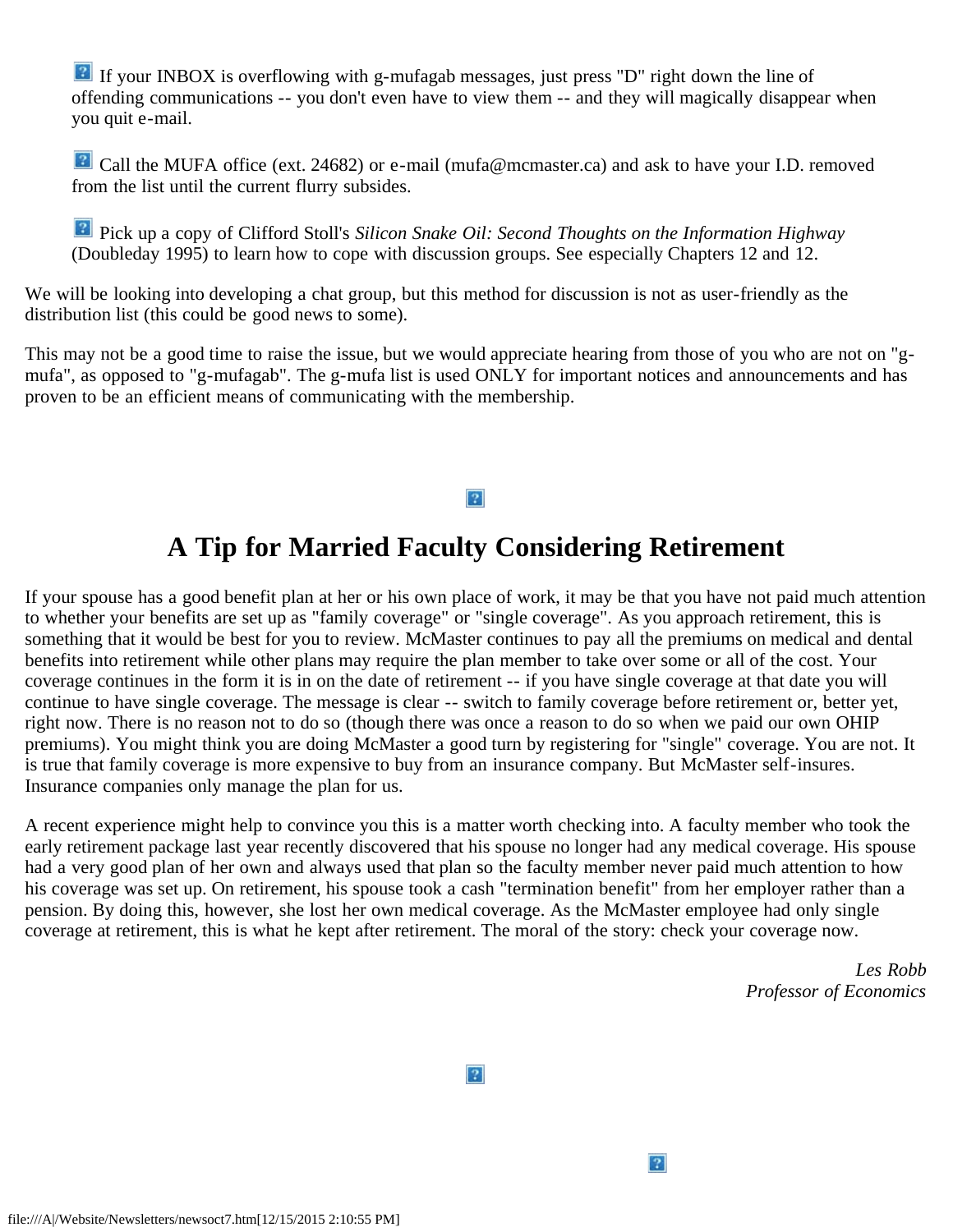# **More Committee Assignments**

Karen Bird (Political Sciences, KTH 543, ext. 23701) and Mary Tremblay (Rehabilitation Science, T16-128C, ext. 27822) have agreed to sit on MUFA's Human Rights Committee.

Geoff Norman (Clinical Epidemiology & Biostatistics, HSC 2C14, ext. 23162) has joined the Academic Affairs Committee.

 $|2|$ 

*This is reportedly an actual essay written by a college applicant to NYU in response to this question:*

**In order for the admissions staff of our college to get to know you, the applicant, better, we ask that you answer the following question:**

### **Are there any significant experiences you have had, or accomplishments you have realized, that have helped to define you as a person?**

I am a dynamic figure, often seen scaling walls and crushing ice. I have been known to remodel train stations on my lunch breaks making them more efficient in the area of heat retention. I translate ethnic slurs for Cuban refugees, I write award-winning operas, and I manage time efficiently.

Occasionally, I tread water for three days in a row.

I woo women with my sensuous and godlike trombone playing, I can pilot bicycles up severe inclines with unflagging speed, and I cook Thirty-Minute Brownies in twenty minutes. I am an expert in stucco, a veteran in love and an outlaw in Peru.

Using only a hoe and a large glass of water, I once single-handedly defended a small village in the Amazon Basin from a horde of ferocious army ants. I play bluegrass cello, I was scouted by the Mets, and I am the subject of numerous documentaries. When I'm bored, I build large suspension bridges in my yard. I enjoy urban hang gliding. On Wednesdays, after school, I repair electrical appliances free of charge.

I am an abstract artist, a concrete analyst and a ruthless bookie. Critics worldwide swoon over my original line of corduroy evening wear. I don't perspire. I am a private citizen, yet I receive fan mail. I have been caller number nine and have won the weekend passes. Last summer I toured New Jersey with a travelling centrifugal-force demonstration.

I bat 400.

My deft floral arrangements have earned me fame in international botany circles. Children trust me.

I can hurl tennis rackets at small moving objects with deadly accuracy. I once read *Paradise Lost, Moby Dick,* and *David Copperfield* in one day and still had time to refurbish an entire dining room that evening.

I know the exact location of every food item in the supermarket. I have performed several covert operations with the CIA. I sleep once a week; when I do sleep, I sleep in a chair. While on vacation in Canada, I successfully negotiated with a group of terrorists who had seized a small bakery.

The laws of physics do not apply to me.

I balance, I weave, I dodge, I frolic, and my bills are all paid. On weekends, to let off steam, I participate in full-